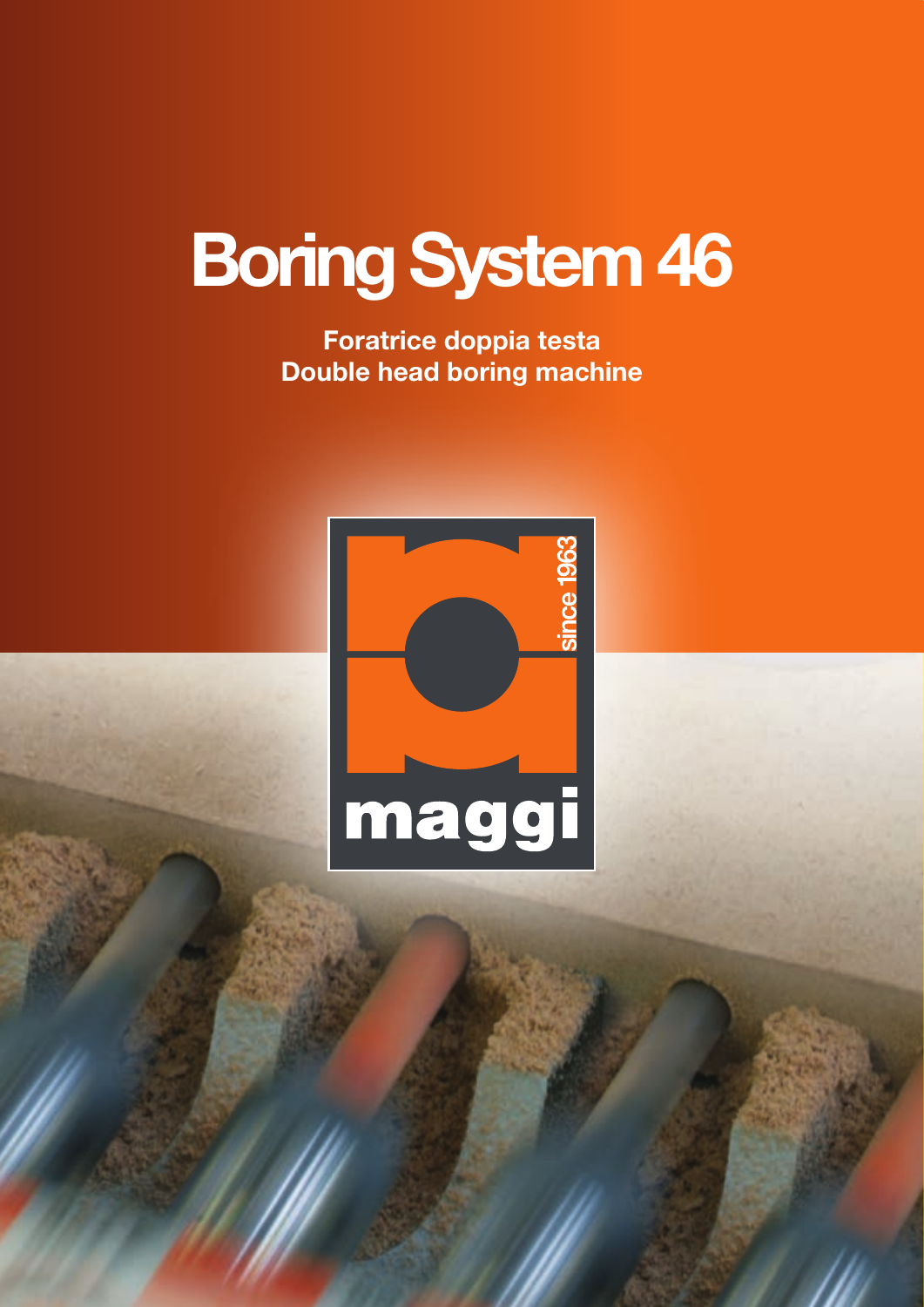## Boring System 46

Foratrice doppia testa / Double head boring machine Perceuse avec deux têtes / Taladro con doble cabezal

- Foratrice semiautomatica con 2 teste verticali parallele. • Studiata espressamente per la foratura verticale
- in linea, ideale per i fianchi di librerie e armadi. • Grazie alla tecnologia impiegata la messa a punto
- è semplice, rapida e precisa.
- Semiautomatic boring machine equipped with N. 2 parallel vertical boring heads.
- Machine for vertical boring, expressly designed to execute holes in a line and particularly suited for the bookcase and wardrobe-side processing.
- Quick, precise and easy set-up.
- Perceuse semi-automatique avec deux têtes de perçage parallèles.
- Machine étudiée exprès pour le perçage vertical en ligne, idéal pour les montants des bibliothèques et des armoires.
- La technologie de cette machine permet la mise à point très simple, rapide et précis.
- Taladro semiautomatico con 2 cabezales verticales paralelos.
- Especialmente estudiada para agujeros verticales en linea, ideal para el taladro de los flancos de armarios y de libreros.
- Rapidez y precisiòn de la mesa a punto gracias a las tecnologias empleadas.

ORING SYSTEM 46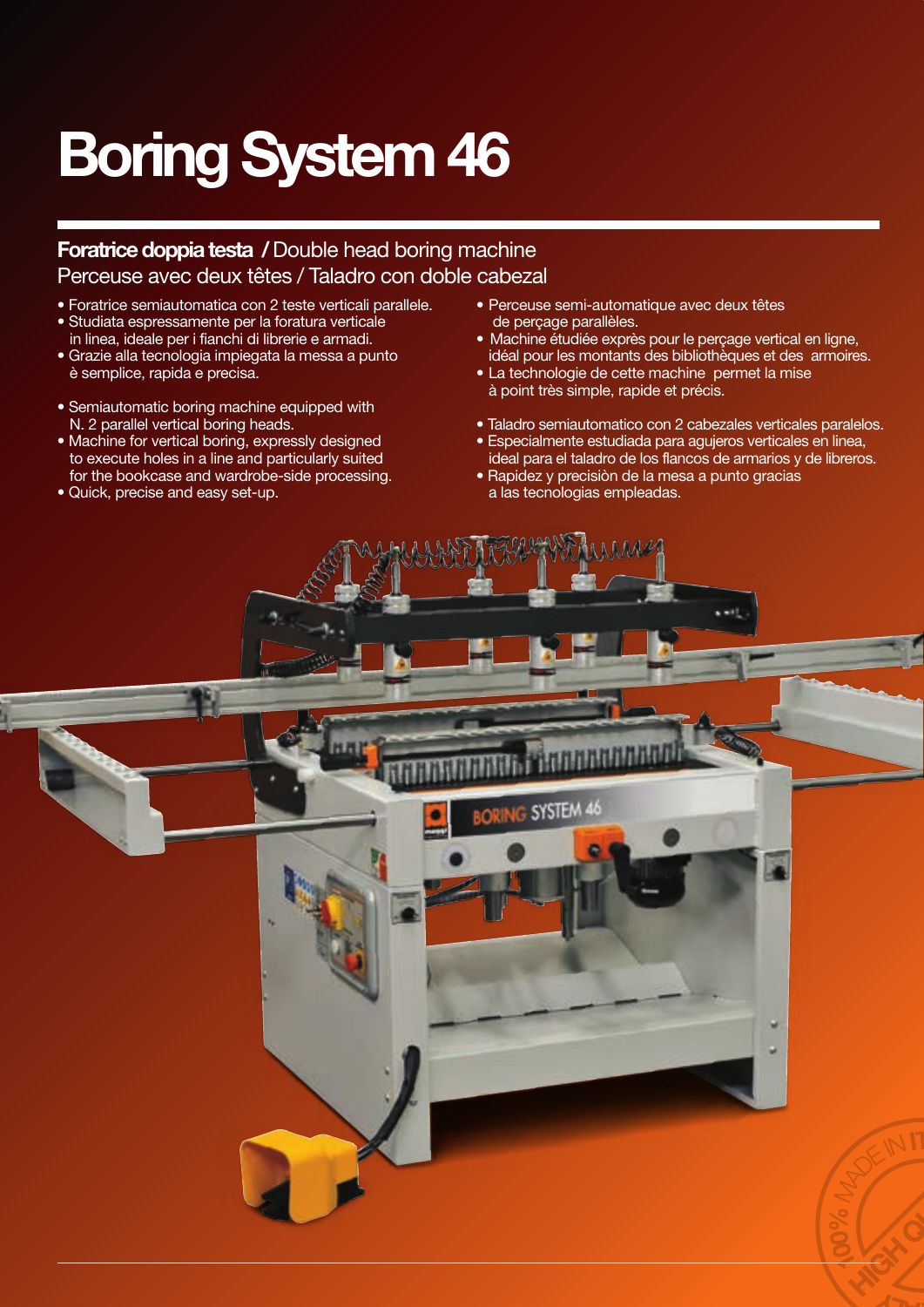

|                                      | <b>Boring System 46</b>                                       |
|--------------------------------------|---------------------------------------------------------------|
| MIN / MAX<br>.                       | N <sub>2</sub><br>130 / 650 mm                                |
| mm<br>32                             | $N 23 (N 12 + N 11)$<br>32 mm                                 |
| $\mathsf{mm}$<br><b></b>             |                                                               |
| ,,,,,,,,,,,,,,,,,,,                  | 704 mm                                                        |
|                                      | 55 mm                                                         |
| . .                                  | N <sub>6</sub>                                                |
| MIN<br>$\equiv$ Z<br><b>MAX</b><br>Υ | <b>X</b> 700 mm<br>Y 3000 mm<br>$Z$ 50 mm                     |
|                                      | 75 mm                                                         |
|                                      | N <sub>2</sub>                                                |
|                                      | N <sub>2</sub><br>HP 1,5 kW 2,2<br><b>RPM 2800</b>            |
|                                      | <b>BAR 6 - 8</b><br>L 20 / CICLO - CYCLE                      |
|                                      | Ø 80 mm                                                       |
| $\mathsf C$<br>D<br>B                | A 1160 mm<br><b>B</b> 1130 mm<br>C 1280 mm<br><b>D</b> 875 mm |
|                                      | 1070 x 1220 x 1120 H mm<br>370 / 410 kg                       |
|                                      |                                                               |